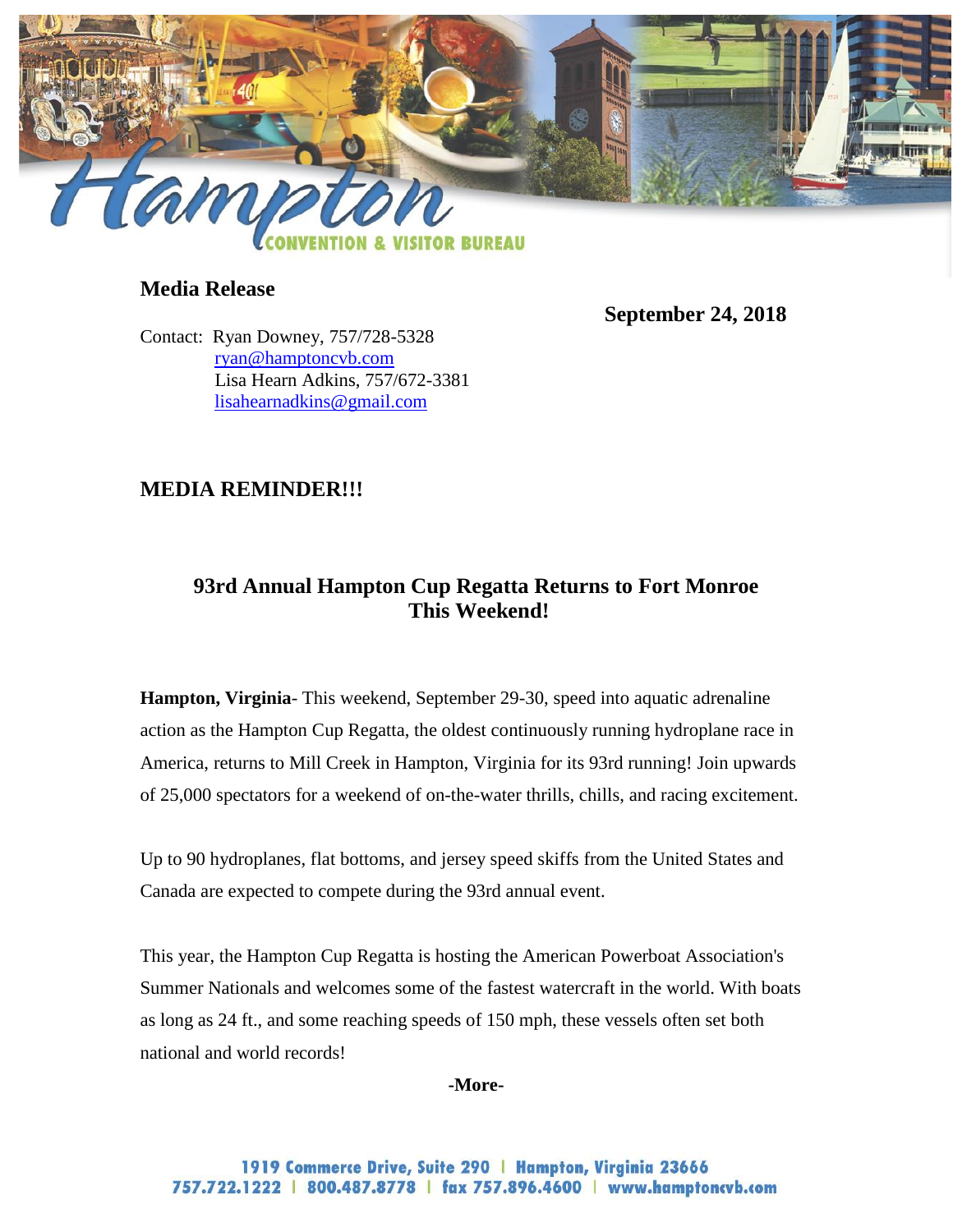#### **MEDIA REMINDER 93rd Annual Hampton Cup Regatta Returns to Fort Monroe This Weekend! - Page 2**

Best of all, the Hampton Cup Regatta is one of the last remaining boat races in the country free of charge! In 2018, Hampton hosts up to 14 classes of the fastest hydroplanes in North America. Considered the loudest piston-powered racing boats in the world, these hydroplanes are sure to have on-lookers marveling.

On Saturday and Sunday, racing starts at approximately 11:00 a.m. (bridge opens at approximately 10:00 a.m.) and ends by 5:00 p.m. in Mill Creek, located at the entrance of Fort Monroe from the East Mercury Boulevard Bridge in Hampton, Virginia.

There will be a kickoff event taking place at Oozlefinch Craft Brewery at 81 Patch Rd on Fort Monroe Friday evening. A multitude of craft beer favorites will be on tap. Music by The Jason Cale Band begins at 7:00 p.m. Food trucks will also be on site, including Flame and Pie. Music by Brackish Water Jamboree (Saturday) and Zen Mojo (Sunday) will entertain in the main spectator area of the Mercury Blvd Bridge between race heats (1:00 p.m. - 4:00 p.m. each day). There will be food trucks including Kona Ice, Papa John's Pizza and Super Steve's Snacks.

Souvenir programs, annual limited edition T-shirts, as well as other collectibles, will be on sale. Everyone's favorite car show will also be returning. This year, the children's area will feature games and activities hosted by Calvary Assembly of God and the Fort Monroe YMCA, among others. Pirates from Blackbeard's Crew will be returning to pillage and educate. There will also be ATM machines on the bridge for the duration of the weekend.

Lawn chairs are highly encouraged as bleacher seating is extremely limited. Attendees are also encouraged to bring pop-up tents or umbrellas for shade, however owners are responsible for securing them and are encouraged to share as needed.

**-More-**